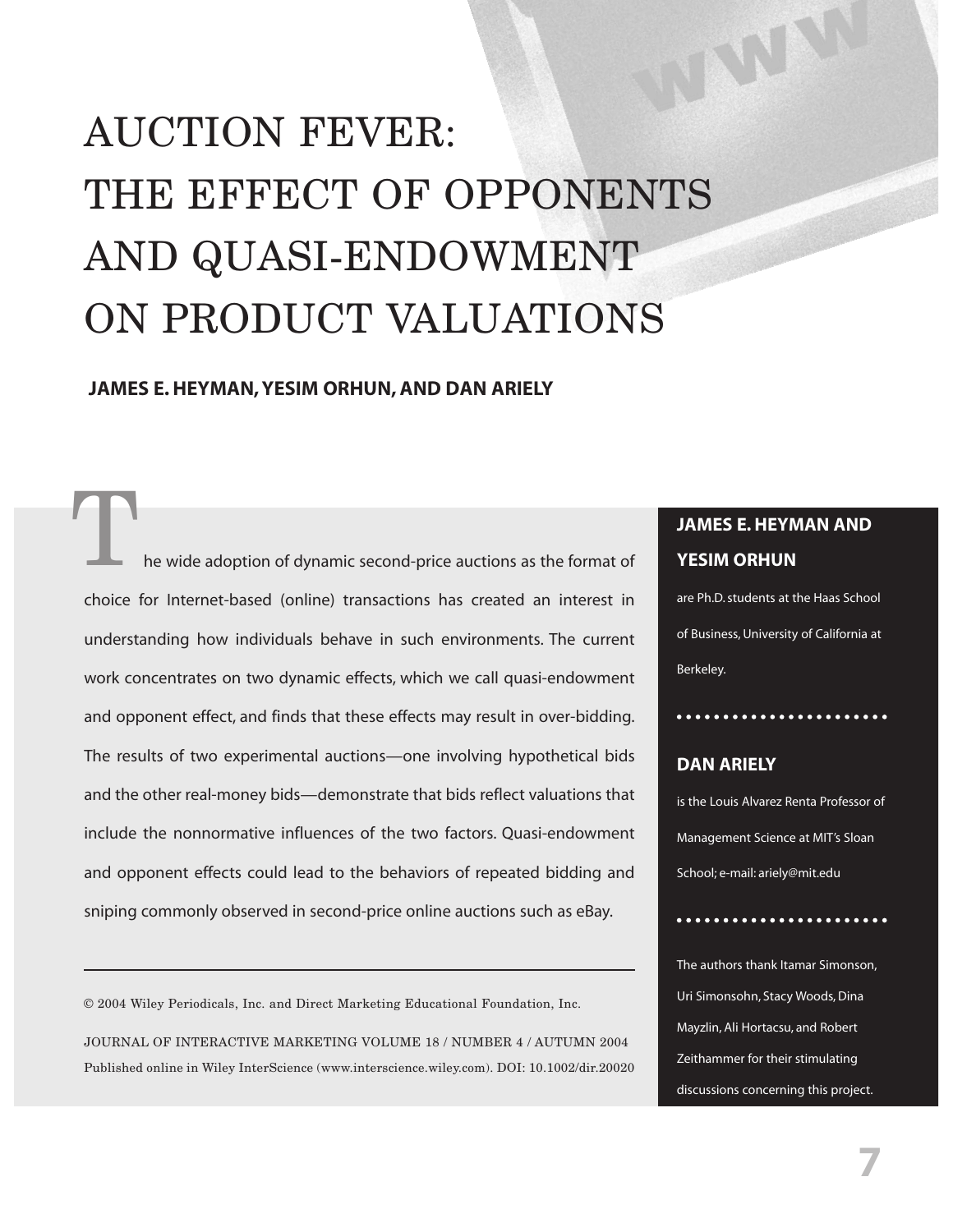## **INTRODUCTION**

At 4 minutes to 7:00 on January 5, a 7-day eBay auction for an Olympus SLR IS-3 DLX camera ended. This was a typical auction with 10 different bidders, each placing between one and five bids. The person with the user name *Belab* submitted five proxy bids starting with one for \$50.00 on the second day of the auction and culminating with a final bid of \$306.00 placed 15 seconds before the end of the auction (a pattern of bidding called sniping). The example of *Belab* is interesting because it demonstrates the complexity and richness of behaviors in online auctions such as those hosted by eBay.

*Belab*'s behavior is not an individual anomaly. In fact, multiple bidding and sniping are more the rule than the exception (Ariely & Simonson, 2003; Bajari & Hortacsu, 2003, 2004; Hossain, 2003; Ockenfels & Roth, forthcoming; Rasmusen, 2003; Roth & Ockenfels, 2002). The fact that this behavior is common raises the following questions: Why do so many bidders submit multiple proxy bids over the course of a single (second price) auction? Was *Belab* reacting rationally to new information gained from other bidders' actions? Was she over-weighting the information she received from other bidders in the auction compared with the extensive amount of information available commercially about this particular camera? Was she trying to conceal her true valuation in her early bids? Was she trying to fool some of the other bidders? Does this pattern of bidding have anything to do with the observation that more people join auctions toward their end? Was her understanding of her valuation for the camera changing during the auction? Was the prospect of not getting the camera once she had started bidding weighing heavily in her mind, and increasing her willingness to pay as seen in the cartoon (Exhibit 1)?

It has been argued by Ariely and Simonson (2003), among others, that for the average consumer, bidding in an auction is fundamentally different from buying a product for a fixed price either on- or off-line. Auctions are dynamic and competitive. Making decisions in such an environment could influence the process by which bidders come to understand their own valuation of the items in question and their willingness to pay for them. Moreover, auctions present their participants with the task of setting the maximum dollar amount they are willing to pay, which is very different from the more common decision of whether to buy or not to buy at a fixed and known price.

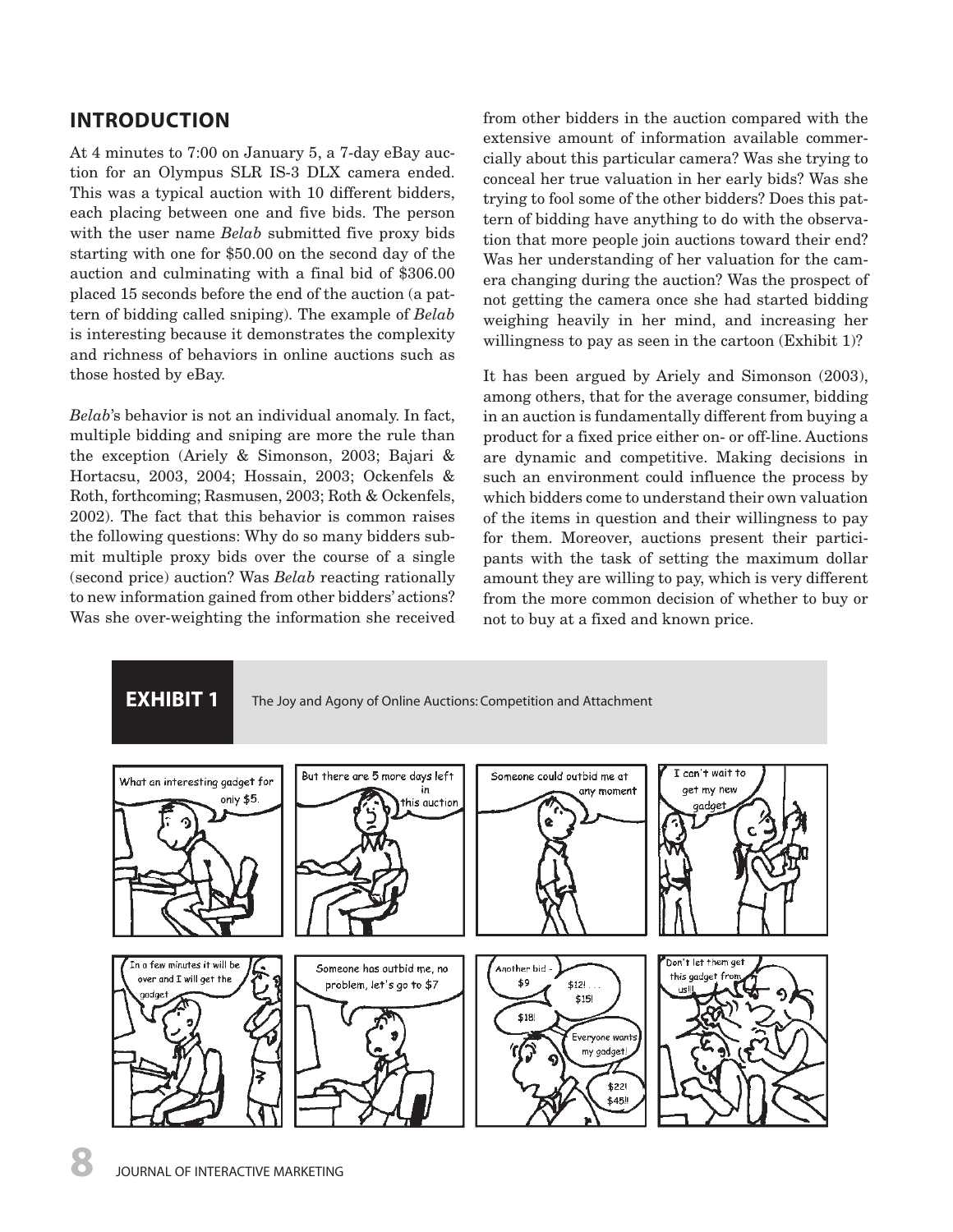Evidence demonstrating the influences of these unique features of online auctions on the prices consumers are willing to pay has shown that final winning prices are positively related to the total number of bids and to the total number of bidders (Ariely & Simonson, 2003). It has also been shown that bidders place too much value on information gathered within the particular auction in which they are participating, and are thus unduly influenced by that auction's reserve price (Häubl & Popkowski-Leszczyc, 2001). Finally, it has been noted that bidders sometimes exhibit herd-like behavior in their pursuit of particular goods (Djolakia & Soltysinski, 2001; Häubl & Popkowski-Leszczyc, 2004). It seems that there is significant evidence suggesting that bidders' valuations for goods offered at auction change during the lifetime of the auction, leading to the repeated bidding and sniping behavior that is often observed in online auctions (Lucking-Reiley & Reeves, 1999).

In the current work we propose two possible causes for an increased valuation for goods as the auction progresses: quasi-endowment and the "opponent effect." Quasi-endowment is a sense of ownership that bidders develop during an auction, even though they are not the owners in any common or reasonable sense of the word. Opponent effect, on the other hand, involves an increase in the subjective value of winning the auction when the behavior of the other bidders in the auction is perceived to be competitive. To investigate these two effects, we conducted an experiment to test people's intuitions of their responses to auction conditions, and conducted a set of real auctions where participants were able to bid with their own money for a variety of products. Both experiments demonstrated quasi-endowment and the "opponent effect." To the extent that the experiments resemble conditions similar to real auctions, these effects may have significant managerial implications for the optimal design of auction mechanisms.

The rest of this paper is organized as follows: We provide an overview of second-price auctions, since both of our experiments use variants of this structure; a detailed conceptualization of the two proposed effects follows, along with an overall description of the experiments; we then detail the experiments and results, and conclude with managerial implications and suggestions for future research.

### *Second-Price Auctions*

Before delving deeper into the behavior of consumers in online auctions, it is useful to describe second-price auctions. The underlying logic of second-price auctioning is the key to the wide adoption of these procedures for online auctions, most notable in their implementation on eBay. Sometimes called Vickrey auctions, second-price auctions were first developed in 1893 to facilitate long-distance stamp auctions (Lucking-Reiley & Reeves, 1999). The highest bidder in a second-price auction wins the auction but pays the amount of the second highest bid.<sup>1</sup> Thus, the bid amount determines who will win the auction but not the amount to be paid. This structure compels bidders in second-price private-value goods<sup>2</sup> auctions to bid their true valuations. Any deviation from this strategy puts them at risk for either paying more than their true valuation or losing the item to someone else at a price they were willing to pay.

The logic of this bidding strategy can be demonstrated by the following example. Consider the case of Alice, who is planning to participate in a second-price auction for a wristwatch. Suppose that she is familiar enough with the watch to know that she would be willing to pay up to \$100 for it (private-value good). How should Alice bid? If she bids more than \$100 and wins the auction, she might have to pay more than \$100, depending on the second-highest bid—creating an overall loss of utility. On the other hand, if Alice underbids and loses the auction, she might lose it at a price she was willing to pay—again creating an overall loss of utility. As Vickrey demonstrated, Alice's best strategy is to bid \$100, as this minimizes her chances of underbidding, while at the same time ensuring that she will not pay more for the watch than it is worth to her (Vickrey, 1961).

Another important advantage of second-price auctions, and one that is most important for online auctions, is

 $1$  In some second-price auctions, such as those on eBay, the winner actually pays slightly more than the second-highest bid. Although an increasingly common practice, this modification to second-price auctioning is of no theoretical or practical concern.

 $2\;\;$  In a private-value auction, the value of an item is known to each individual bidder and does not depend on other bidders. In a commonvalue auction, bids of different bidders contain information about the product's value. For this paper, we restrict our attention to privatevalue goods.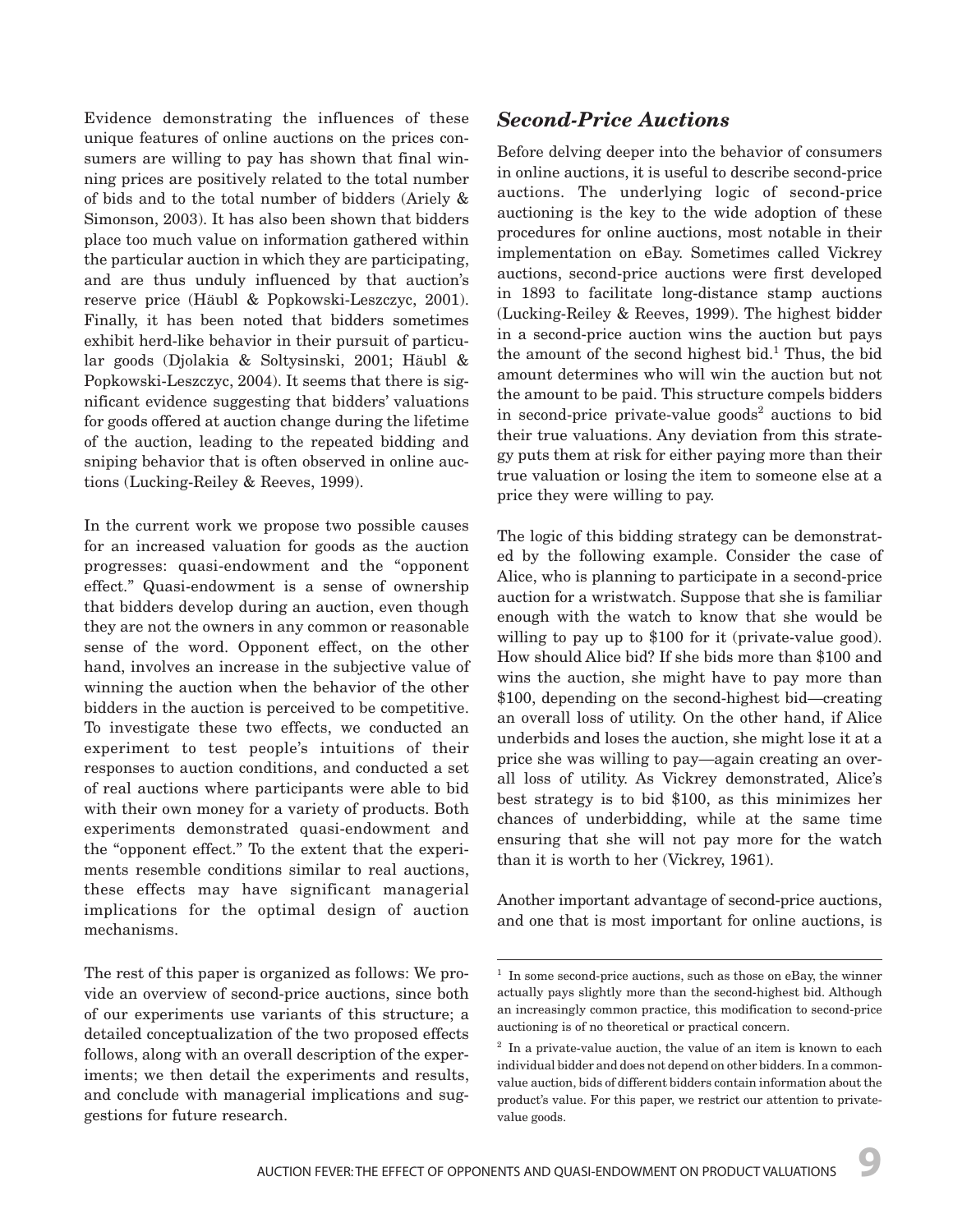that they can be used for asynchronous bidding over long periods of time. Asynchronous bidding is important because it lets bidders participate at any point during the auction. In particular, asynchronous bidding does not force bidders to watch and participate in the auction as it ends. This facilitates the presentation of product offerings for a substantial duration, thus allowing more people to observe and participate in the auctions while maintaining bidders' incentives to bid their maximum reservation prices.

Note that some online auction sites use variants of this auction structure. For example, eBay uses a dynamic second-price auction, called proxy bidding, where bidders can submit a bid for the maximum amount they are willing to pay at a point in time; the proxy bidding system displays the name of the bidder with highest proxy bid, but shows a price equal to the second-highest bid plus a small increment.

# *Quasi-Endowment*

It is often said that possession is nine-tenths of the law. Is it also nine-tenths of the endowment effect? We believe that this question plays a vital role in understanding *Belab*'s bidding behavior. Previous studies on the endowment effect have focused on how people's valuation for an item changes based on whether they currently own the item (Kahneman, Knetsch, & Thaler, 1990; Thaler, 1980). In general, experiments on the endowment effect have shown that the average selling prices are typically more than twice as high as the average buying prices (Kahneman et al., 1990; Thaler, 1980), and the gap between selling and buying prices is typically described as a manifestation of loss aversion (Bar-Hillel & Neter, 1996; Carmon & Ariely, 2000). According to the basic idea of loss aversion that losses have greater hedonic impact than gains (Kahneman & Tversky, 1979; Tversky & Kahneman, 1991)—letting go of an item is more painful than not obtaining this same item. Thus, when an item is a part of one's endowment, giving it up is viewed as a loss, whereas passing up the opportunity to obtain the same item is perceived as a forgone gain. The gap between selling and buying prices presumably reflects this difference in pain (Carmon & Ariely, 2000).

Attributing the endowment effect to loss aversion implicitly assumes that individuals develop some attachment to the items they own or get. Thus, one possible mechanism for the endowment effect is that ownership can cause increased attachment to items, which increases their subjective value for the owner (Beggan, 1992; Beggan & Scott, 1997). Indeed, Strahilevitz and Loewenstein (1998) directly examined the role of attachment in the endowment effect, finding significant effects of increased attachment due to ownership, causing an increase in subjective valuation, which in turn could ultimately lead to the observed endowment effect (see also Pierce and Kostova, 2002).

The volumes of research on the endowment effect have all been based on cases where the seller has unambiguous physical or legal possession of the item in question. In connecting ownership and its effects on valuations with online bidding behavior, it is possible that even without a legal claim on an item, high bidders could develop a feeling of ownership during the period of time when they are the highest bidders, leading to changes in valuation similar to those brought about by true ownership. We call this attachment to an un-owned item the "quasi-endowment" effect: "endowment" because the buyer can construct a reference point such that losing the auction will be coded as though they had actually lost the item; "quasi" because we believe this counterfactual perception is only a weakened or partial perception of ownership.

One possible psychological perspective on partial ownership is based on the concept of graded membership that has been articulated by Rosch (1973, 1975). One example of graded membership involves a robin and a penguin: a robin and a penguin are not either birds or not birds, but instead have a membership relation to the bird category such that membership is stronger for the robin when compared with the penguin. Applying this model of graded membership to the concept of ownership suggests that perceived ownership transcends the dichotomous view of physical or legal ownership of property, and includes shades of partial ownership in cases where ownership is not clear (for example, in online auctions). To test whether the theory of graded membership can be applied in general to the domain of ownership, we conducted a study with 35 participants. In the study, we asked participants to indicate their perceived level of ownership for different cases along a seven-point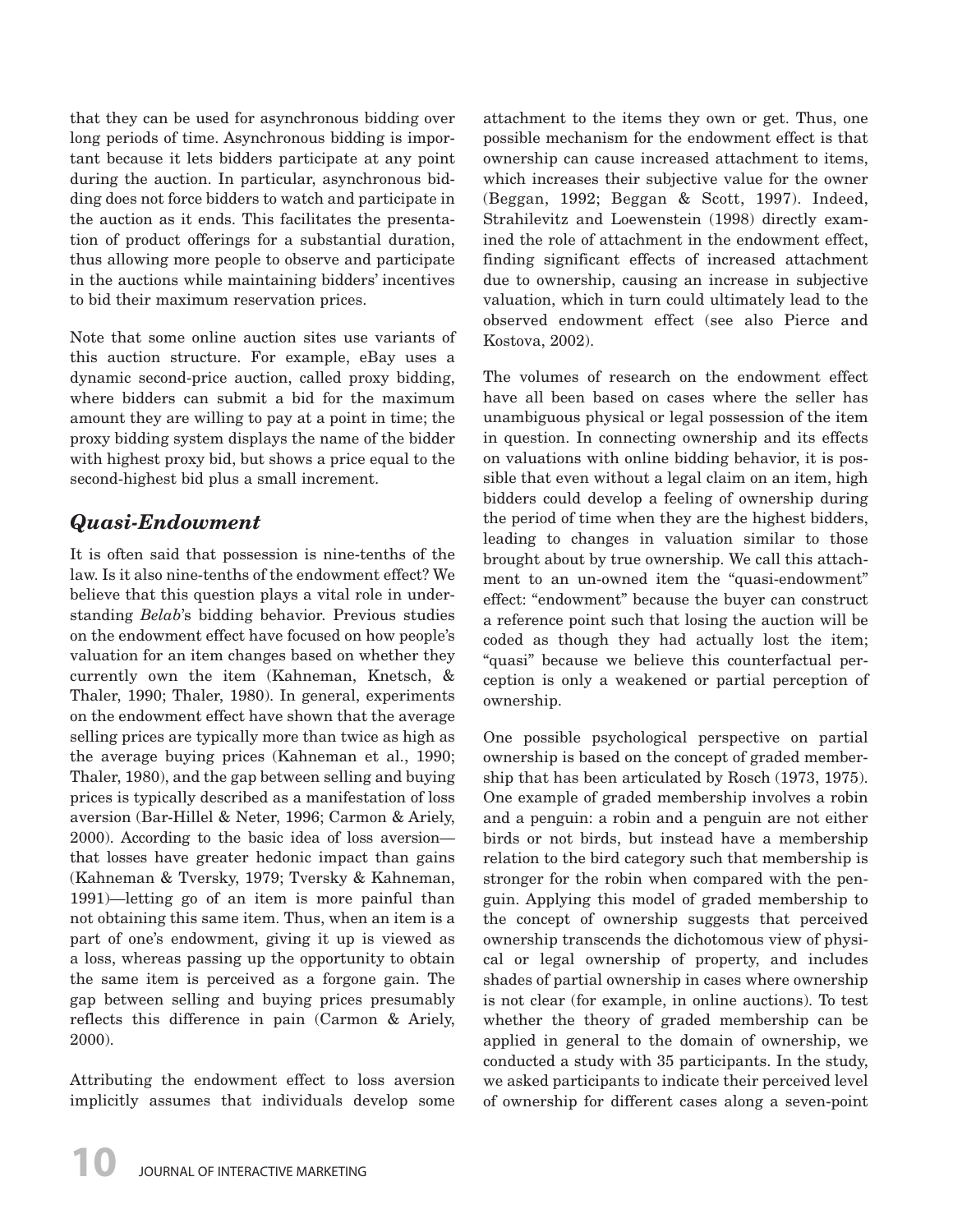scale, anchored with "very low sense of ownership" on the left and "very high sense of ownership" on the right. We were interested in finding out whether participants could differentiate ownership along this dimension and whether there would be agreement across individuals with regards to the ownership level. The questions covered cases that spanned a large range of ownership, including borrowing a friend's bicycle for a period of time, bidding on a bike on eBay, having a bike on layaway, having one's bike stolen, lending a bike to a friend, having a gift certificate toward a bike, and so forth. The results showed that the adoption of the graded-category concept of ownership is appropriate, as individuals reported different feelings of ownership along the scale (average of responses across individuals ranging from 1.8 to 6.8), and, more importantly, all participants were relatively consistent in their evaluations along this scale (as shown by relatively small standard deviations ranging from 0.7 to 2.1, with a mean of 1.5).

Relating the idea of graded ownership to the endowment effect, we would expect that people who own an item will show a high level of ownership and thus a high level of endowment, while individuals with a lower but nonzero sense of ownership should show a correspondingly lower but still observable endowment effect. In terms of graded ownership and online auctions, we hypothesize that the greater the amount of time that bidders are involved with an auction, the more their sense of ownership will increase. We also hypothesize that this effect will be exacerbated by the amount of time that a bidder is actually in the lead, so that bidders who think they are the highest bidders in the auction will increase their valuations. Due to the asymmetric disutility associated with losses (Kahneman & Tversky, 1979) higher levels of endowment are expected to result in higher bids.

A final aspect of online auctions that may strengthen the effects of quasi-ownership is the fact that a number of people simultaneously participate in online auctions but typically do not monitor the auction continuously or even frequently. (For example, a typical bidder may check a 7-day auction for a DVD only once or twice.) As a consequence, online auctions can create a situation where multiple bidders share the sense of partial ownership that is due to being the highest bidder, even though only one of the bidders is the lead bidder at any one time. In such cases, even relatively weak effects of quasi-ownership for each individual can aggregate to create much larger effects for the auction as a whole.

# *Opponent Effect*

Auctions are by their nature situations where bidders are placed in opposition to other bidders, where the outcome—in terms of who gets the item and how much they pay for it—is jointly determined by the behavior of multiple bidders. This kind of pricing situation is clearly very different from the regular retail shopping experience where (aside from a few gifts during the holiday season or special sales) there is little or no sensitivity to other shoppers.

We should note that there is another form of sensitivity to others that is common to both auctions and fixed-price purchasing: sensitivity to the information others are providing (information about the value of the product, the reputation of the seller, and so forth). Cases where the actions of others carry useful information are considered *common value*, where the information about the value of the transaction resides, at least in part, outside of the individual bidder.

The interesting question is whether the influence of others extends also to *private-value* auctions where the information component plays no role. We limit our discussion and the experiments to these private-value cases (in which the value of the item is known and where the small amount of information in the auction should have no effect on the knowledge one has about the item in question).

There are two main sources of evidence for how other people's actions can influence an individual's bidding behavior: the way auctions are discussed, and some strategic behavior during auctions. In terms of how auctions are discussed, it is very common for bidders to refer to the outcome of an auction as "winning" and "losing," and not, for example, as buying. Many people acknowledge that the competitive element adds excitement to bidding in online auctions and in particular to the joy of winning. The reference to "winning" and "losing" auctions suggests that this is a salient component, and perhaps that bidders get caught up in the momentum or otherwise derive some utility from this aspect of the auction. There are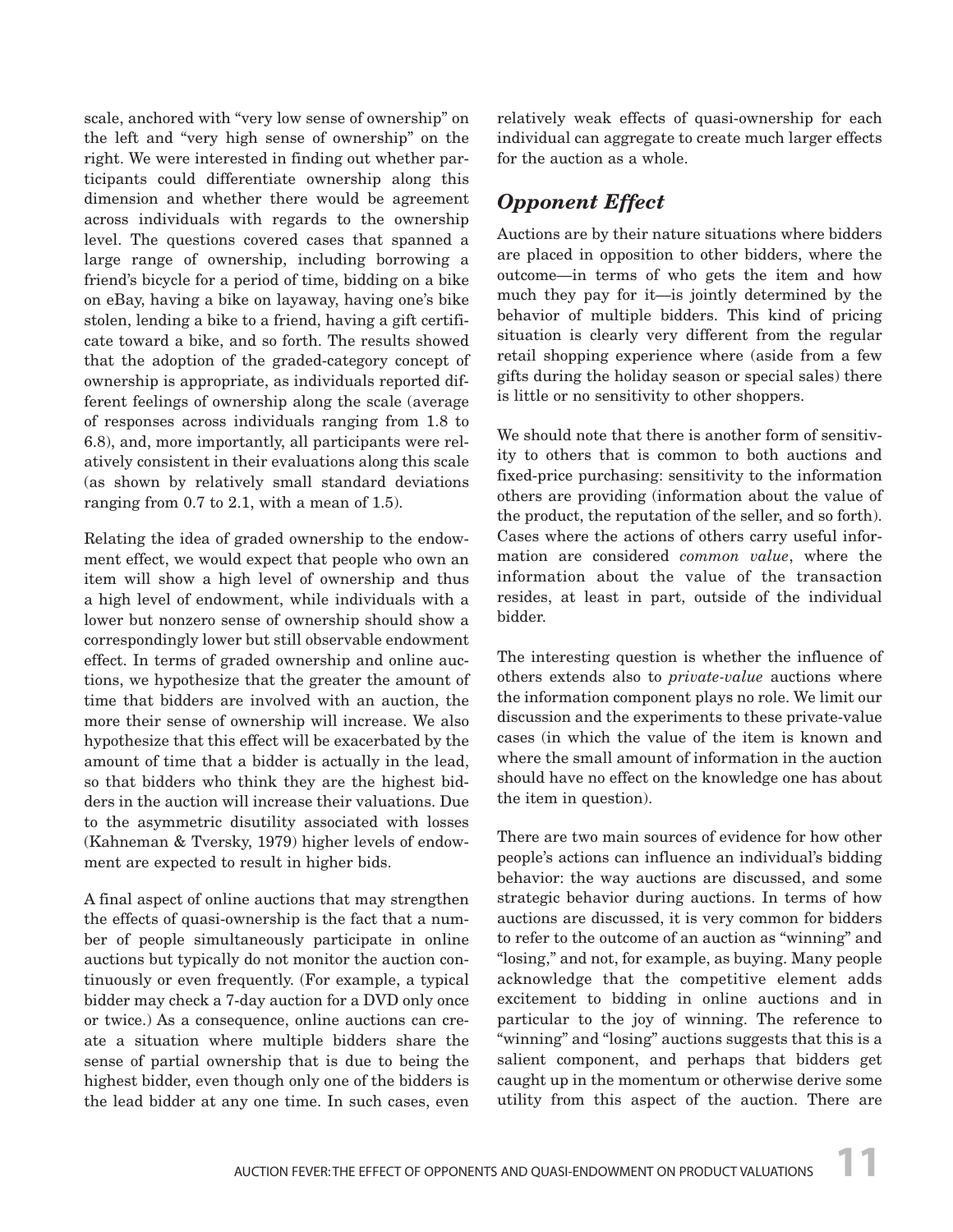several psychological theories that support this possibility, including self-perception (Bem, 1965), goal achievement (Kaplan & Middleton, 2002), decision under hot states (Loewenstein, 1996), and reasonbased choice (Shafir & Simonson, 2000). A second type of evidence demonstrating the competitiveness and sensitivity of bidders to others comes from examination of *sniping* behavior (bidding in the last few seconds of the auction, not giving other bidders an opportunity to react to the bid). Sniping occurs despite the incentives to bid only once, not to watch the online auction in real time, and not to submit bids very late in the process (Ockenfels & Roth, forthcoming; Roth & Ockenfels, 2002). One explanation for sniping is that bidders might hold off bidding to the last moment in order to strategically hold back information until the last minute of the auction, to avoid price wars triggered by competition (Bajari & Hortacsu, 2003; Häubl & Popkowski-Leszczyc, 2004). This explanation for sniping emphasizes the sensitivity of online bidders to other bidders, as well as the competitive nature of online auctions.

To summarize, we presented two mechanisms that can dynamically influence the valuations of items and the bids placed as the auction unfolds: quasi-endowment and the opponent effect. The following two experiments are designed to test whether these two mechanisms take place in auctions. To the extent that the results support these two mechanisms, this would also increase our confidence that these two mechanisms underlie the commonly observed behavior where bidders submit multiple bids in a single auction.

# **EXPERIMENT 1: BIDDING SURVEY**

The purpose of this experiment was to test for the quasi-endowment and opponent effects. We chose a survey-based experimental method because it is more logistically tractable than laboratory experiments, and because it allows us to gather respondents' intuition about the questions at hand.

**Subjects.** A total of 92 students at the University of California at Berkeley participated in this survey. Respondents were approached around campus and asked to participate in a short survey.

**Design.** There were four different questionnaire forms based on a 2 (high competition vs. low competition)  $\times$  2 (low duration of ownership vs. high duration of ownership) design. Each condition presented a basic common scenario, followed by manipulations. The basic scenario was:

Suppose that you are shopping for a particular new watch with a retail cost of \$75 that you want badly. You learn that a local store is offering the watch in an auction. In this auction, the store management asks each potential buyer to write down in an envelope the highest price he or she is willing to pay for the watch. There is no limit on the number of bids anyone can submit and all of the envelopes are placed into a large glass bowl on the counter. The auction starts on Monday morning and on Friday evening all the envelopes will be opened and the watch will go to the highest bidder, but the highest bidder will pay the price set by the second highest bidder plus  $10¢$ . At the end of every day, the name of the highest bidder will be posted on the glass bowl. However, the auction goes on without interruption, and the envelopes of the top two bids always remain in the bowl.

The competition manipulation altered the number of bids that were in the glass bowl on Friday. In the lowcompetition condition, subjects were told that there were only "a few bids in the bowl." In the high-competition condition, they were told that there were "a lot of bids in the bowl." The opponent effect was estimated by the difference between final bids when there were a few envelopes in the bowl and a lot of envelopes in the bowl.

The duration of ownership was manipulated by describing a scenario where the participant's first bid was on Monday (long duration or ownership) or today—Friday (low duration of ownership). In the long duration of ownership condition, subjects were asked to imagine that they had submitted a bid on Monday and were told that as of Monday evening they were listed as the leading bidder, but that when they passed by the store the next time on Thursday evening they were no longer the highest bidder.<sup>3</sup> In

<sup>&</sup>lt;sup>3</sup> Note that this operationalization of ownership duration is only one of many ways to empirically test the effects of partial ownership.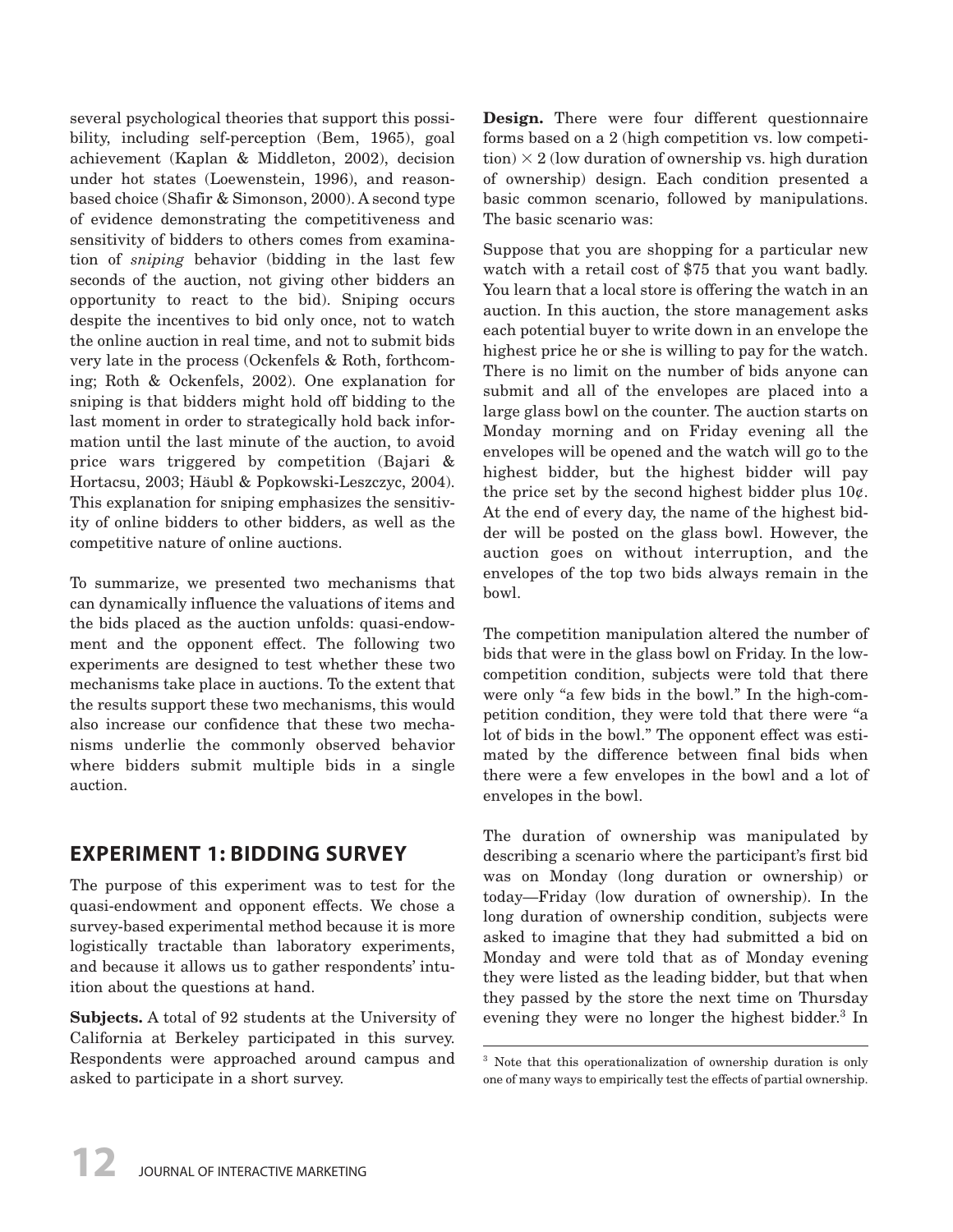the short duration of ownership condition, subjects were asked to imagine that they knew about the auction since Monday but did not have a chance to pass by the store until Friday. The quasi-endowment was estimated by the difference between final bids on Friday varied based on their personal bidding history during the week (contrasting the long and the short duration of ownership conditions). In summary, these two treatments differed in that one group—the long duration of ownership condition—bid on Monday, temporarily held the lead and then could bid again on Friday. In contrast, the second group—the short duration of ownership condition—could only bid on Friday.

After reading the complete scenario including the manipulations, participants were asked to imagine that this was the last day of the auction (Friday), their last chance to place a bid for this watch, and were asked to circle the bid they would place today from a list of possible bids ranging from 1 to 100.

**Results.** Initial statistical analysis consisted of an Analysis of Variance (ANOVA) using the stated bid as the dependent variable against the independent variables of competition level and duration of ownership condition. The overall model was statistically significant  $[F(3,87) = 3.20, p = .03]$  and the overall results (Figure 1) supported both the quasi-endowment and the opponent effect hypotheses. Follow-up analysis of the quasi-endowment manipulation demonstrated that having a leading bid on Monday caused subjects to submit higher final bids on Friday. Subjects who were told they were in the lead after placing their Monday bids offered \$72.77 whereas subjects who missed the opportunity to participate early on in the auction offered an average of \$68.31 as their Friday bid  $[F(1,87) = 3.23, p = .035]$ . Follow-up analysis of the opponent effect demonstrated that auctions with higher competition cause bidders to increase their bids. On average, subjects in the high-competition conditions bid an additional \$5.66 on Friday  $[F(1,87) =$  $5.40, p = .011$ . Perhaps more striking is the fact that the average bid in the low competition (\$67.64) would only fall in the 20th percentile of the high-competition bids.

Given the opponent and quasi-endowment main effects, it is perhaps natural to wonder whether these



#### **FIGURE 1**

Bid Magnitude in Experiment 1 as a Function of Competition and Quasi-Endowment. Error Bars are Based on Standard Errors

two factors will have an ordinal interaction between them such that knowing that one was in the lead on Monday and facing heightened competition on Friday would result in even higher bids. Although a visual inspection of the results in Figure 1 seems to support such an interaction between quasi-endowment and opponent effects, the analysis does not support this interpretation and shows an insignificant interaction term  $[F(1,87) = .726, p = .397]$ . Clearly, these results should be interpreted with caution, but they do suggest that the two factors are additive.

**Discussion.** Experiment 1 was designed to test two possible reasons for multiple bidding in online auctions: quasi-endowment and opponent effect. The results suggest that both of these factors are likely to be implicated in the dynamic changes to valuations that online bidders experience as auctions unfold. In particular, as auctions progress, individuals who are the highest bidders for longer durations feel more attached to the item in question and hence are willing to submit higher prices. Similarly, bidders who face higher competition increase their final bids.

One of the obvious shortcomings of Experiment 1 is that it used a pencil and paper survey depicting a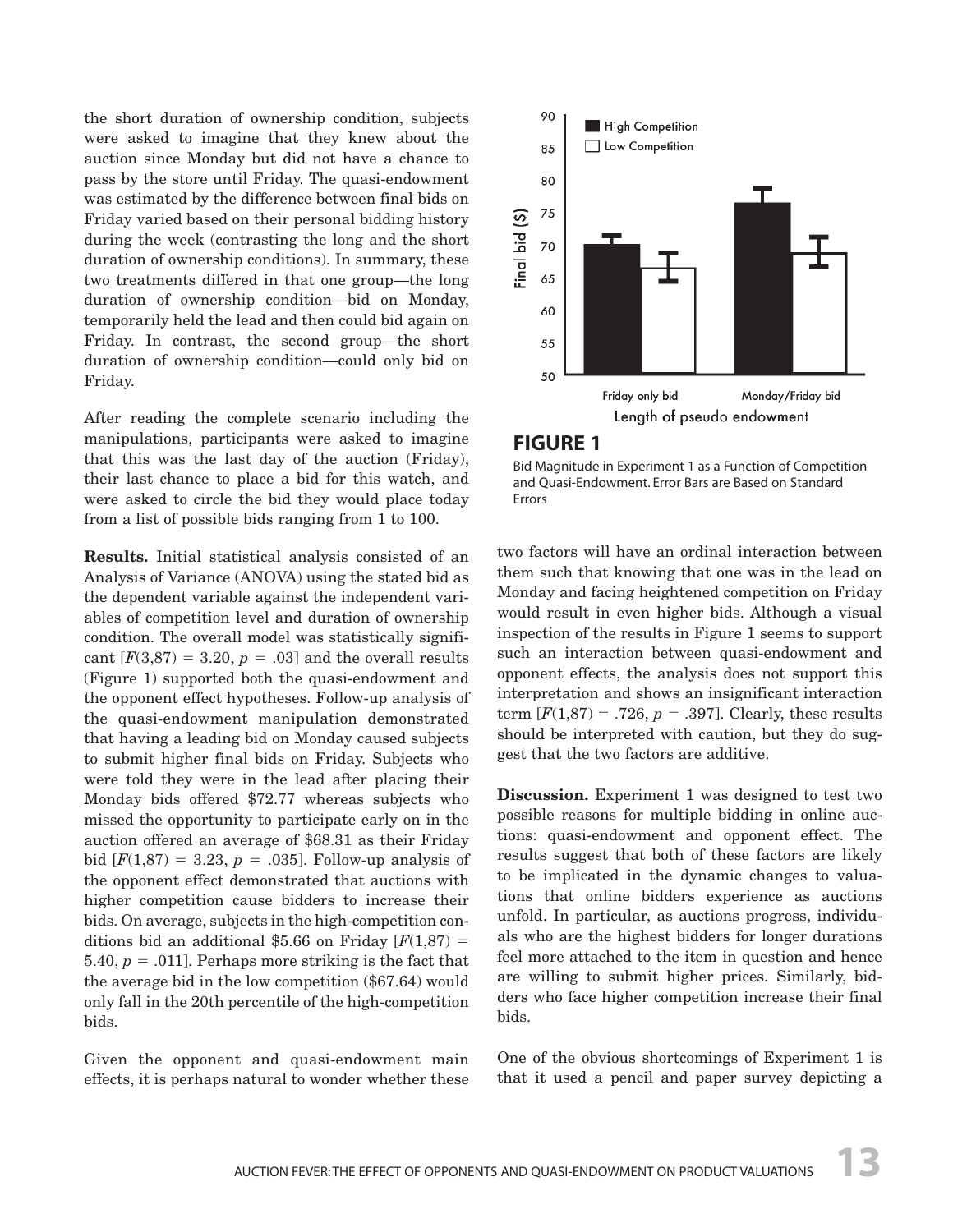hypothetical situation, asking subjects for an appraisal of their behavior under those conditions, but did not measure actual behaviors. Due to this limitation, the results hold only to the extent that subjects' intuitions of their own behavior match real behavior in these situations. A second possible shortcoming could result from a misunderstanding of second-price procedure. The instructions of the experiment clearly explained the logic and mechanism of second-price auctions, but given the fact that the behavior was only hypothetical and included no incentives to read the instructions carefully or follow them, it is possible that subjects did not follow the logic of the second-price procedure.

Experiment 2 was designed to provide a conceptual replication of Experiment 1, eliminating the possible difficulties with this experiment. For this purpose, Experiment 2 used real auctions where subjects bid their own money on different goods, received more detailed instructions about second-price auctions, and finally repeatedly experienced second-price auctions and learned first hand about this procedure.

## **EXPERIMENT 2: REAL-MONEY AUCTIONS**

Experiment 1 supported both of our hypotheses but potentially suffered from limitations discussed above. To address these limitations, we conducted realmoney auctions in a laboratory experiment that included treatment conditions analogous to those of the first experiment, and repeated this process for four within-subject replications. Finally, since the question of private vs. common value is central to the normative theory of how bidders should behave in reaction to the bids of others, two of the auctions in Experiment 2 were for gift certificates with a known face value. We argue that if any product (aside from money) can be considered as private-value goods, it is this type of good.

**Subjects.** Subjects were 140 students (70 male, 70 female) who, in return for participating, received partial class credit in an undergraduate marketing class. At the time of these experiments, auctions and associated behaviors had not yet been covered in class. To control for any social obligation effect, the subjects were instructed that receiving course credit was contingent on attending the lab and that bidding on any of the products was strictly optional.

**Design.** The design was 2 (duration of ownership)  $\times$  2 (competitiveness)  $\times$  2 (one of two opposite order of auctioned goods)  $\times$  4 items to be auctioned. The first three factors were between subject manipulations, and the last one was within subject replication. As part of the instructions, subjects were told that they were being divided up into six-person auction groups across the classroom computer network. In fact, they were bidding against five computerized scripted competitors that varied according to the experimental conditions (see also Häubl & Popkowski-Leszczyc, 2004, for similar procedures). Subjects were asked to enter a code name of a certain type. The computerized bidders used the same type of code in order to create the impression for subjects that they were bidding against other people in the room. The auctions themselves were in discrete rather than continuous time (see Ariely, Ockenfels, & Roth, 2004), with nine periods of bidding. On each of the rounds, after submitting their bid (staying with their previous bid or raising it) and a short random time interval, the auction progressed to the next round (or to the end of the auction, if this was the last round). This approach was used in order to control the number of bids subjects were able to place and to eliminate any effects that could be imposed by time pressure toward the end of the auction.

The competitiveness condition was defined by the total number of bids generated by the five computerized bidders in the first seven rounds. In the low-competition condition there were three to five bids in addition to the subject's bid, whereas in the high-competition condition there were between 20 and 35 bids (including multiple bids by the same computerized bidders).

Comparable to the duration of ownership manipulation in Experiment 1, the exposure length factor was defined by the number of bidding rounds that subjects participated in and thus the number of times they could perceive themselves to be at the lead. The analogy for this manipulation is an auction in which a bidder can observe and participate once each day across 9 days. In the long exposure condition, subjects participated in all nine of the bidding rounds, increasing their bids as they pleased and spending at least a part of the rounds at the lead. A log on the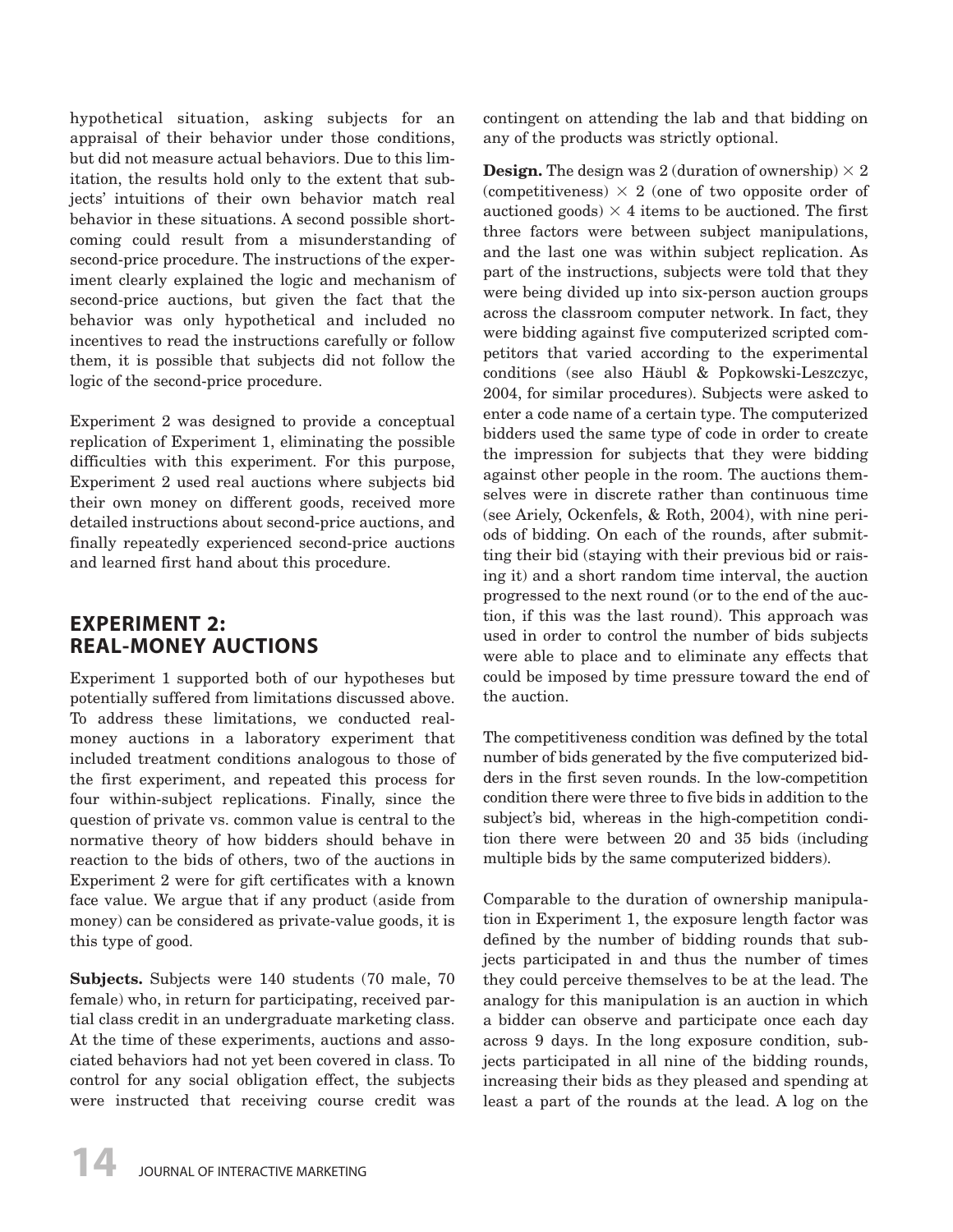side of the screen indicated the cumulative bidding history throughout the auction. In the short duration of ownership condition, subjects were not allowed to participate until the eighth round. During the rounds that they were not allowed to actively participate, subjects were informed about the current round number (much like the knowledge of the day of the week) and the overall duration of the auction remained constant across all conditions. Once subjects reached the eighth round, all subjects were presented with the same log on the side of the screen, showing all bidding histories. This information included all bid data up to that point, including bid amounts and round numbers for each bid. Much like eBay's proxy bidding system, the amounts revealed were the second prices at each point. Providing this information to all subjects was done to keep the information of the bidding history the same across conditions and to vary only the participation itself. After observing the complete bid histories, subjects in all conditions were given the opportunity to bid on the final ninth round.

After an auction ended, the winners and all bids histories were revealed and the next auction started. This procedure continued until all four auctions were completed. The products used in the auctions were a University of California at Berkeley T-shirt, a half pound box of Godiva chocolates, a \$15 gift certificate for a local music store, and a \$15 gift certificate for Amazon.com.

**Procedure.** Participants were instructed to arrive promptly at the assigned time and, due to the extensive instructional period, latecomers were not seated. Participants were allowed to sit at any of the available computers, consistent with the cover story that they were bidding electronically against randomly formed groups of other bidders.

Once everyone was seated, 15–20 minutes of instructions were given regarding the bidding procedure, paying particular attention to the logic of secondprice auctions.4 Next, subjects were instructed about probabilistic trials where at the end of the four auctions one of the auctions would be selected at random and only the outcome of this auction would be honored. This procedure was used to accommodate budget constraints and to prevent changes to reservation prices across auctions, thus allowing us to treat the four auctions as independent. Subjects also received specific instructions and examples on how to use the bidding software. Once there were no more questions, subjects were instructed to click the Start button, enter their screen name, and start bidding.

As noted earlier, each subject had the opportunity to bid in four separate auctions for the following items: a University of California at Berkeley T-shirt, a \$15 gift certificate for Amazon.com, a \$15 gift certificate for a local music store, and a half-pound box of Godiva chocolates. Based on pretesting and previous experiments, we anticipated that participants' valuations of the items would be between \$5 and \$10. The different items were selected to represent a wide variety of product types. The gift certificates were selected because their value is perfectly defined, the chocolates because of their high hedonic nature, and the T-shirt because the university store's standard retail price for the T-shirt was reasonably well known to the students.

Each individual auction began with the name of the auctioned item. The retail prices of the T-shirt and chocolates were not listed. In every round in which the subjects could participate (excluding the blocked rounds for subjects in the short duration of ownership condition), they were shown a list of everyone that had changed their bid in the previous round, the screen name of the individual bidder, the current highest bidder, and the highest bid (based on the second-highest bidder). Subjects were given the option to either increase their previous bid or keep their previous bid (which could have been 0). A counter identified the current round and subjects were separately alerted when the penultimate and final rounds occurred. After the final round, the screen showed the auction's winner and the final price paid (based on the second price). The program then proceeded to the next item and the above process was repeated. Once all items had been auctioned, the program notified each user as to which of the auctions was selected to be the one that would be honored, and

<sup>4</sup> It is interesting to note that while Vickrey received the Nobel Prize in Economics for showing that second-price auctions are incentive compatible (which implies that this is a nontrivial insight), many treatments of online auction behavior assume that bidders intuitively understand the strategic implications of this structure.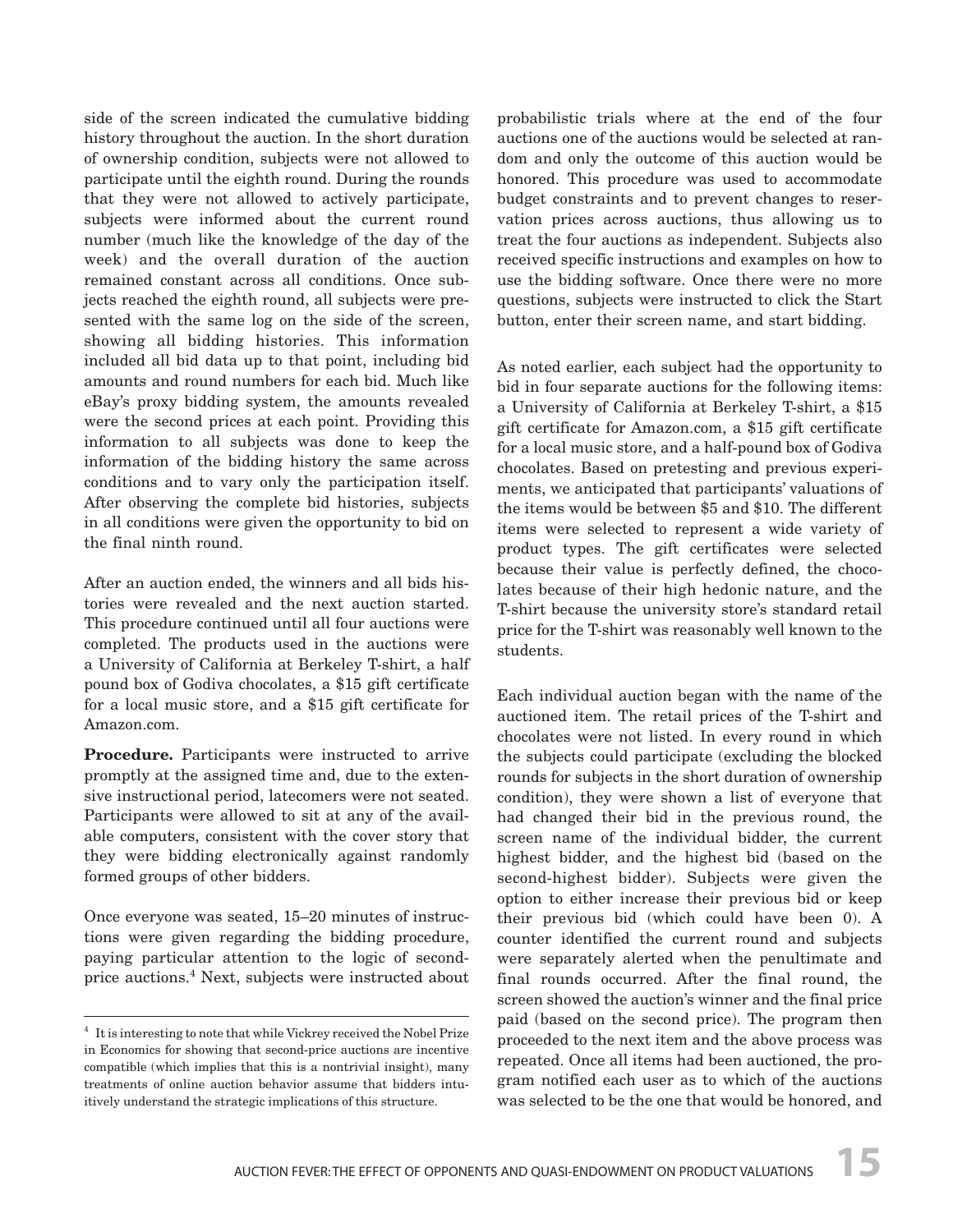the outcome of that auction. If the subject had the highest bid in the selected auction, they paid for the good with their own money and took the item. If the subject did not have the highest bid in the selected auction, they did not pay anything and did not get any item.

**Results and Discussion.** Of the 140 subjects, there were 10 that failed to place a single bid. Because these 10 were spread across the experimental conditions, we concluded that, for whatever reason, they simply chose not to participate or did not understand the instructions. Most likely, these subjects did not want any one of the items offered for auction, which is a common problem in small experimental auctions.<sup>5</sup> All of the statistical analysis that follows is based on the remaining 130 subjects, who bid at least once on at least one item.

The products were offered sequentially in one of two orders. One group  $(n = 66)$  bid on the products in the following order: Amazon.com gift certificate, Rasputin (a local music store) gift certificate, university T-shirt, and the box of Godiva® chocolates. The second group  $(n = 64)$  was offered the identical products, but in the opposite order. The average bids across all products for these two groups, \$5.96 and \$5.65 respectively, were statistically indistinguishable  $[t(128) = .666]$ ,  $p = .506$ ]. Pairwise analysis of each product within their respective order conditions shows a similar pattern. Moreover, bids did not change systematically as the subjects gained experience with the auction. The stability of performance across the four auctions suggests that the probabilistic aspect of the auctions (where only one out of the four would be carried out for real) indeed helped to eliminate budget constraints, and that the instructions were sufficiently clear to ensure that the behavior in the first auction was similar to that in later auctions. Finally, there were no significant differences across four products, which also suggests that all products had similar private-value components. Based on this analysis we eliminated product type and order effect from the analysis and treated the four auctions for each subject as independent replications. The rest of the analyses

 $^5$  This is the reason that most of the laboratory work on auctions has used money as the item offered. Money is not only the perfect private-value good, but it is also a good that all participants desire.



#### **FIGURE 2**

Bid Magnitude in Experiment 2 as a Function of Competition and Quasi-Endowment. Error Bars are Based on Standard Errors

are based on a 2 (duration of ownership)  $\times$  2 (competition)  $\times$  4 (replications) mixed subject design.

The statistical analysis was conducted using an Analysis of Covariance (ANCOVA) with the dependent variable (average bid) being compared across the treatment conditions of exposure and competition while controlling for the only demographic information that was available to us—gender. $6$  As can be seen in Figure 2, the overall results replicated those of Experiment 1, and the overall F-statistic was significant:  $[F(4,125) = 5.88, p < .001]$ . The average bid for the subjects in the long duration of ownership condition was \$6.39 as opposed to \$4.02 for those people who came in just prior to the last round (short duration of ownership). This difference of \$2.37 is highly significant substantively as well as statistically  $[F(1,125) = 12.79, p < .001]$ . We take this as evidence of the quasi-endowment effect: The very experience of

<sup>6</sup> The results are robust under inclusion or exclusion of the gender effect. Although the gender difference was only weakly significant  $[F(1,125) = 2.94, p = .089]$  the additional \$0.73 in men's average bids is a potentially substantive difference given the range of observed bids. This difference could be due to the specific products that we selected, to a more favorable outlook on auctions, or to other differences such as sensitivity to the endowment effect (Strahilevitz & Loewenstein, 1998).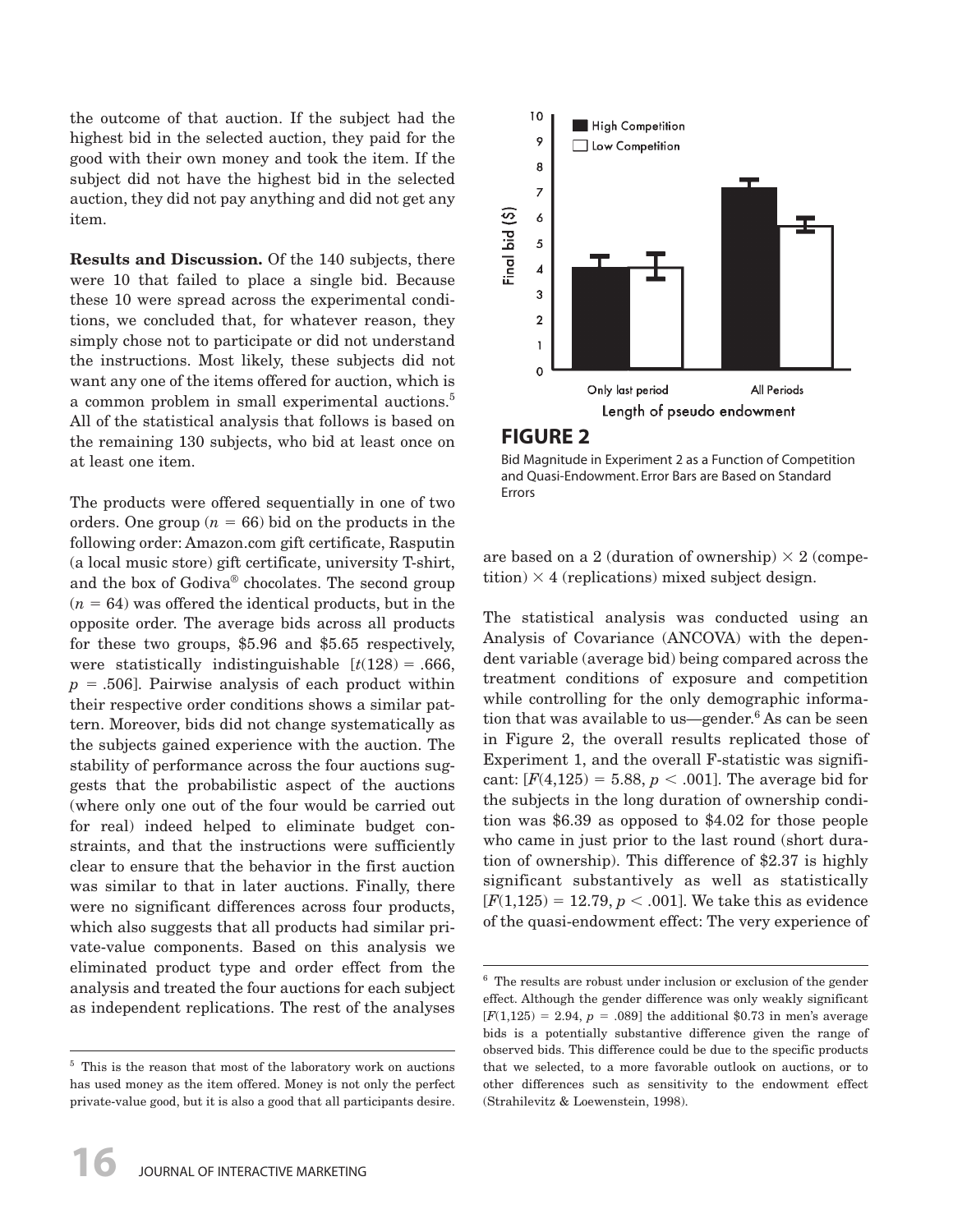bidding on a product increases valuations of that product. Similar to Experiment 1, these results also support the opponent effect  $[F(1,125) = 3.10, p =$ .045]. Although both the opponent and quasi-endowment effects found in Experiment 2 replicate those of Experiment 1, they do so in a more realistic environment, with auction rules that are more clearly explained, and where subjects bid with their own money for products. Experiment 2 also provides a more specific definition of competition. While in Experiment 1 an increased number of prices could have been due either to a large number of bidders or to multiple bids, in Experiment 2 the number of bidders remained constant (the subject plus five scripted bidders), and the manipulation of competition was limited to the number of bids submitted by this fixed pool of bidders.

Another difference between the lab and survey experiments is that Experiment 2 provides marginal support to an ordinal interaction effect  $(p = .06)$ , where the quasi-endowment effect is stronger under conditions of high competition. The simplest explanation is that the quasi-endowment operated more strongly when competition was fierce. A different interpretation is that being limited to observing the bidding information prior to the last round eliminated much of the motivation to participate in the auction altogether.<sup>7</sup>

## **OVERALL DISCUSSION**

Web-based auctions have become one of the great successes of the Internet, a success that has not diminished even after many other Web-based services have lost their initial popularity. The growing importance of online auctions has attracted the attention of consumer researchers who have studied such issues as herding behavior (Djolakia & Soltysinski, 2001) and the impact of reserve prices (Häubl & Popkowski-Leszczyc, 2001). Still, our understanding of buyer (bidder) behavior in online auctions is rather limited. In particular, acquiring an item through online auctions is different in important ways from typical purchases of goods and services, and these differences

<sup>7</sup> Any such interpretation is naturally dependent on how we conceptualized duration, opponents, and quasi-ownership. Different conceptualizations could potentially lead to different conclusions.

can have significant influences on consumer preferences, decision processes, and satisfaction (Ariely & Simonson, 2003).

Consistent with prior decision research (Staw, 1976), we focused the current investigation on the role of the dynamic aspect of online auctions—the influences of a bidder's behavior (either her own behavior or the behavior of others) at one stage of the auction on behavior at a later stage of the auction. The relevance of this analysis of online auctions is clear. Auctions provide a dynamic environment in which prices are revealed over time and in which the behavior of others is likely to influence the emotional involvement of the bidder with the auction and the item in question. Specifically we present two experiments, both of which provide support for quasi-endowment and opponent effects as mechanisms that could underlie nonnormative behavior in dynamic pricing environments such as online auctions.

Our findings also provide another explanation for the common empirical observation of multiple bids by the same individual. Although multiple bidding is not necessarily contrary to standard economic theory predictions (if we assume, for example, that bidding is pleasurable or costless), it is still likely that multiple bidding and sniping stems from non-rational considerations by at least some of the bidders.<sup>8</sup>

In particular, we show that even if bidders know the precise private value of the item, they may still bid multiple times, since their valuations change due to changes in the auction environment. The central finding here is that bidders might have different subjective valuations for winning the same item in different auction experiences, thus resulting in different maximum bids. Similarly, if the attributes of the auction experience change over time, the subjective valuation can also change, leading to multiple bids. Therefore, conditions that can otherwise be seen as irrelevant might influence bids. These conditions might include the number of people in the auction, how aggressively they act, how long a person has

<sup>8</sup> For a wonderful treatment of the conditions under which the irrational behavior of a few bidders could lead to deviation from the optimal second-price bidding strategy, see Roth and Ockenfels  $(2002)$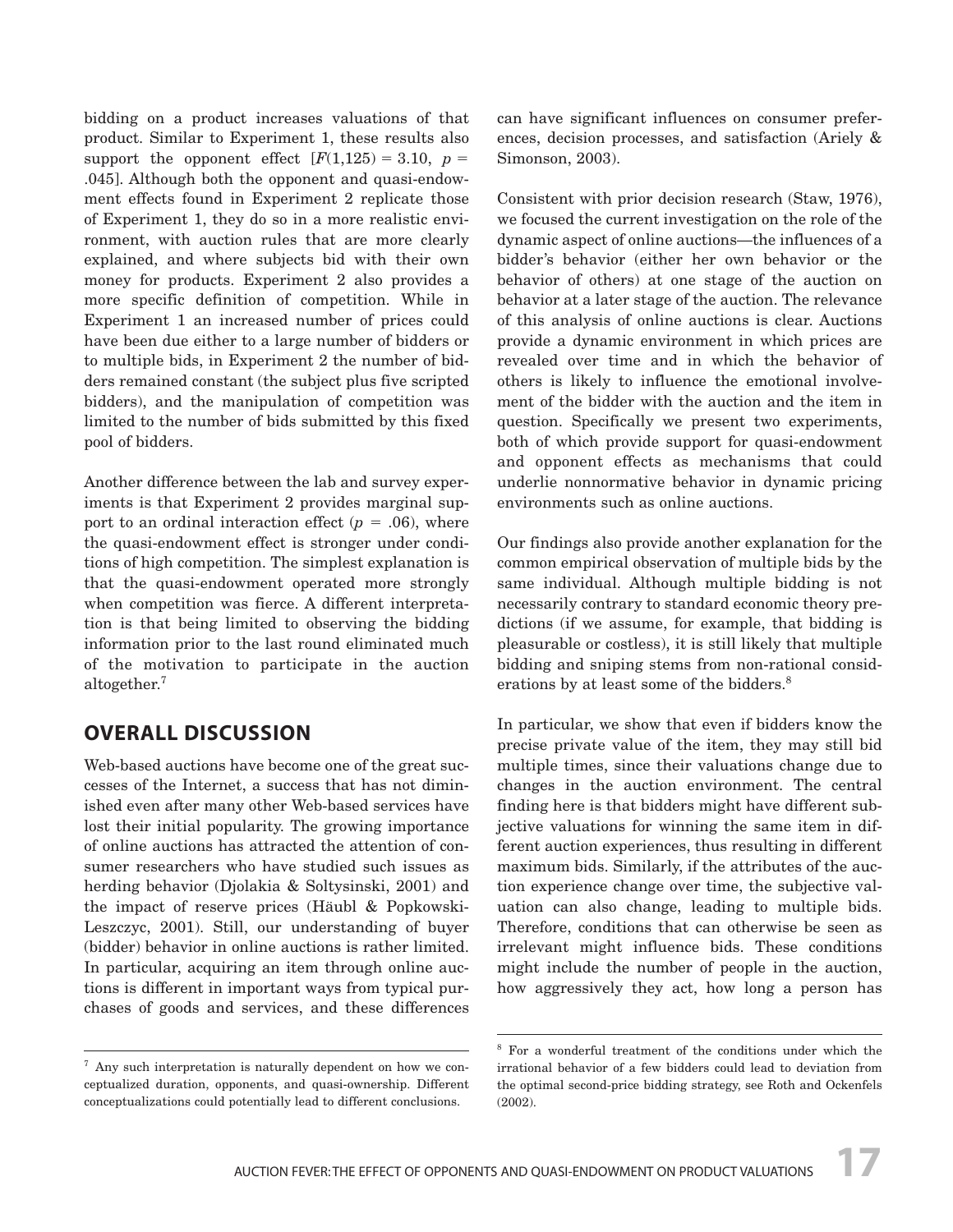participated in the auction, and for how long the person has been in the lead. These findings also offer an explanation as to why many people place bids very close to the end of the auction. If individuals are influenced by others' bids, then sophisticated bidders will try to prevent unnecessary price wars by not bidding early.

More generally, the results of the two experiments presented here join a tradition of research on the precedents of value assessments. A great deal of decision research has shown that consumers often have difficulty assessing the values of goods and services, including everyday products such as paper towels and pens (Simonson & Tversky, 1992). Instead, in many cases, consumers refine and construct their value assessments and preferences when faced with the need to make decisions. (For a recent review, see Bettman, Luce, & Payne, 1998.) Preference construction has been shown to be sensitive to the framing of options (Levin & Gaeth, 1988; Tversky & Kahneman, 1986), characteristics of the decision task (Carmon & Ariely, 2000; Fischoff, 1982; Nowlis & Simonson, 1997; Tversky, Sattath, & Slovic, 1988), and the choice context (Huber, Payne, & Puto, 1982). Given that preference uncertainty and construction are fundamental characteristics of consumer decision-making, there is no reason to believe that they will not apply to decisions involved in online auctions. Thus, participants in online auctions are likely to be influenced by various value indicators that will impact their preferences and willingness to bid for an auctioned item. In the context of online auctions, some of the unique factors are likely to be ones that are invoked by the dynamic aspect of the auction, such as quasiendowment and competition.

Note that while laboratory experiments have the advantages of precise control and random assignment, they also lack realism, some of the incentives found in the real world, and finally the inclusion of measurements over a long duration to allow examination of behavior under conditions of high expertise—thus limiting the generalizations we can draw from them. While this criticism applies to much laboratory-based research, a particularly exciting aspect of research on online auctions is the fact that field data is readily available to researchers. Although the current work focused on laboratory

experimentation, we also examined bidding histories of 115,325 eBay auctions for DVDs held during October 2002 to see if this data points in similar directions.

In particular, we focused on auctions for DVDs in which we knew the final prices that were submitted to the proxy bidding system on eBay (not only the second prices posted to the public). The median number of bidders in these auctions was four with one bidder observed at the 5th percentile and 10 bidders at the 95th percentile. These auctions typically lasted a week and on average each individual bidder was in the lead approximately once. The analysis revealed that the final bids (which we assume are their true valuations) are correlated with the number of times the final winners of the auction have been in the lead, and the number of other active bidders. Further analysis, which eliminated the few DVDs that sold at a price of \$100 or more, shows that for every extra person that participated before a bidder's last bid, that last bid increased by about \$2.50 during the last day of the auction and by approximately \$1.50 on previous days. A separate analysis revealed that for every extra time a bidder was in the lead, his bid increased by about \$5 during the last day and by about \$4 on previous days.

Of course, we need to use caution when interpreting these results, since this kind of data falls short in terms of our ability to causally relate the behavior to a single theoretical construct due to general endogeneity problems. Among other problems, we cannot guarantee that a bidder's ability to take the lead was random. After all, the bidders that were in the lead more often are more likely to have had higher than average valuations for the item. Moreover, we cannot guarantee that the DVDs were private-value goods (although this category is probably one of the most likely to include private-value items).

Thus, while these data are inconclusive, the observed patterns' resemblance to our lab results increases our confidence that the hypothesized effects are real. Understanding consumer behavior in online auctions most likely requires a joint reliance on laboratorybased experimental evidence, field data, and field experiments.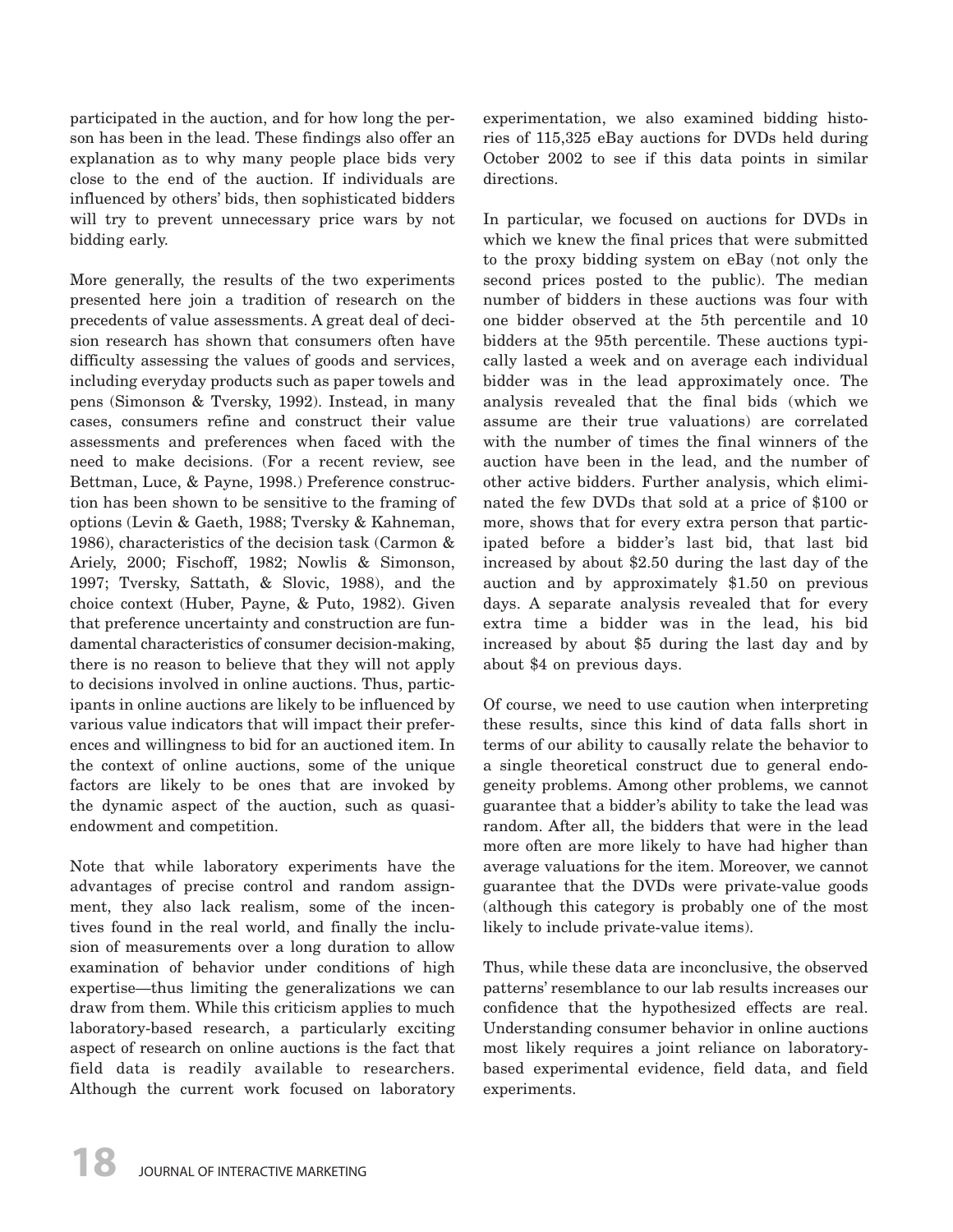## *Managerial Implications*

The current work attempted to shed some light on the reasons why bidders increase their bids as the auction progresses, in particular toward the end of the auction (Roth & Ockenfels, 2002). This observed behavior and the associated findings regarding the reasons for it could have significant implications for managers, whether they are buyers, sellers, or third party auction site managers.

**Bidders.** In many cases, individuals and firms are turning to auction sites in an attempt to get a lower price for material and products. Individual consumers as well as purchasing managers could be afflicted by the quasi-endowment and opponent effect biases and bid more than their core valuation. The notion that no one would bid more for a commodity item than what they could buy it for on the retail market has been shown to be false in the realm of consumer goods. Ariely and Simonson (2003) found that, at least under some circumstances (books, CDs, DVDs), consumers can end up paying higher prices in online auctions than they would buying the same items in standard published price settings. Whether or not professional procurement agents are somehow immune is, at this point, a matter of conjecture. To the extent that they are not, participation in dynamic auctions that take place over time (unlike, for example, sealed-bid secondprice auctions) could be hazardous to their profits.

**Sellers and Third-Party Site Managers.** There are strategies that a seller can use to increase attachment and competition. For example, attachment can increase if the duration of the auction is longer, if bidders are encouraged to start bidding early, and if bidders are not notified immediately when someone has bid above their price.<sup>9</sup> Similarly, competition can be increased by managing the quantities that are offered for sale at any point in time, by directing more people to purchase in this channel, by using lower starting prices, and by illegal methods such as bid shilling (bidding on one's own product in order to create the feeling of competition). While the current work seems to suggest that these strategies can increase the rev-

enues of the seller, it is unclear whether they are going to offer a long-term benefit or detriment. For example, it is possible that bidders who will pay higher prices in an auction will realize that they have overpaid, and in the long run will choose not to use auction sites that allow such tactics.

In conclusion, the implications of the current work are twofold. First, to the extent that the increases in bids as the auction progresses represent a bias rather than a change in core valuation, bidders should be aware of these potential biases and take actions to de-bias themselves (Fischoff, 1982). One such method of debiasing, particularly effective in second-price auctions, is to submit their true valuation and not look again until after the auction is complete. However, this strategy has limited usefulness since it is effective only if all bidders commit to it. A second, more strategic approach is to precommit to a maximum price and not go above it even if one submits multiple bids for strategic reasons (such as when bidding against naïve bidders). The final implication is that sellers as well as the providers of the auction marketplace should be aware that the information that is shared or emphasized in the auction could have strategic influences on bidding strategy, prices, and ultimately on the attractiveness of using the auction mechanism.

## *Research Limitations and Future Research*

The two proposed mechanisms (quasi-endowment and opponent effect) are an attempt to explain a specific phenomenon whereby individuals increase their bids as the auction progresses. The experimental results suggest that these two mechanisms at least partially explain this tendency. Yet the effects of competition and quasi-endowment are general mechanisms that can have much broader implications while also being interesting for their own sake.

With regards to quasi-endowment, one can ask how this virtual ownership is different from real ownership. Is it weaker? Does it have a different time course? Is it as immediate as real ownership? Other questions involve the nature of ownership, attachment and more generally the endowment effect. Is the endowment effect due to the imagination of ownership? Is it related to individuals' ability for attachment? Is it

<sup>&</sup>lt;sup>9</sup> Not notifying bidders that they have been outbid could create a situation where multiple bidders simultaneously believe they are the highest bidder.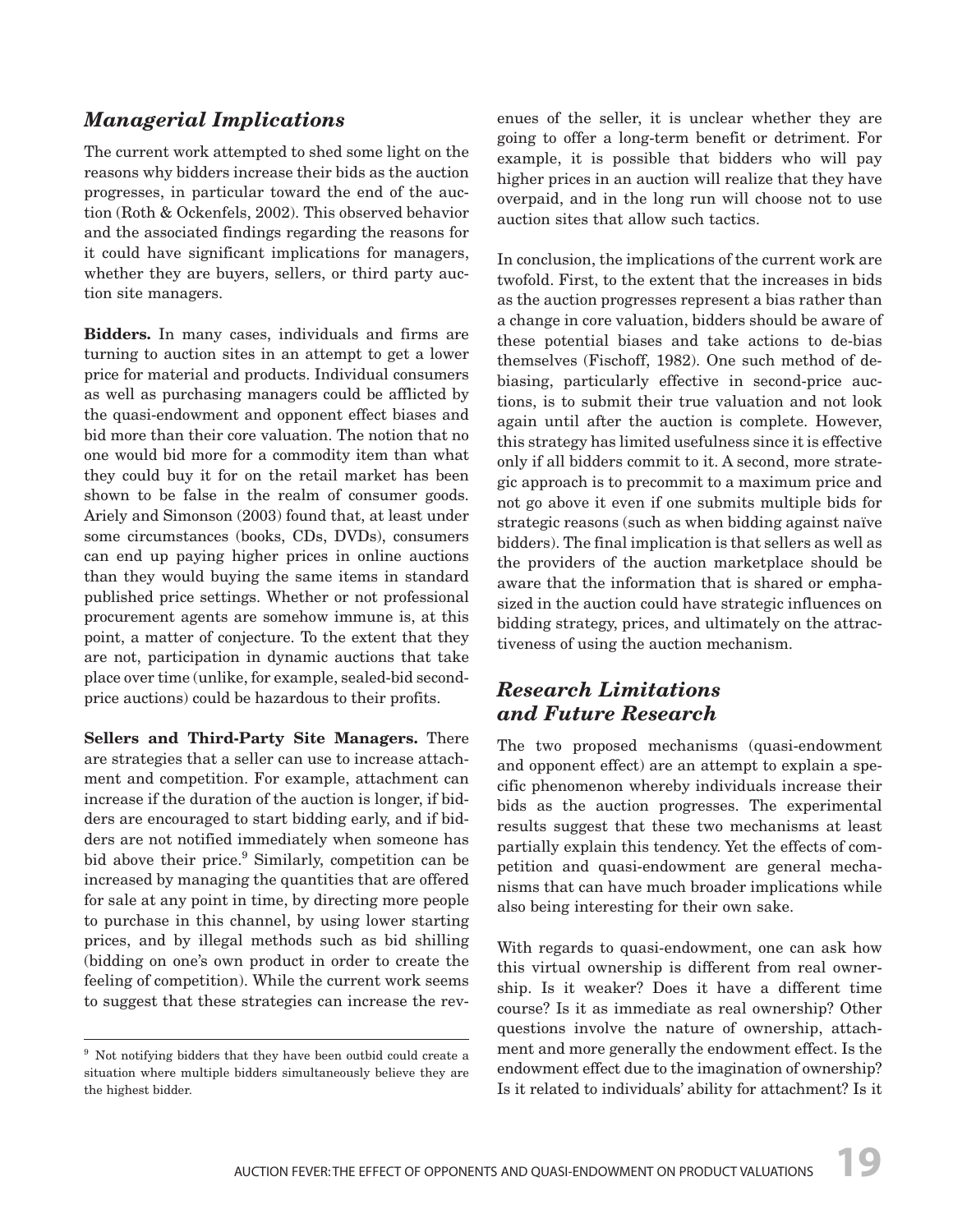linked to the duration of real or imagined ownership? Does the endowment effect strengthen when consumers take actions toward an item, such as buying it or bidding on it? How does this effect change as a function of the type of product?

In terms of competition, it is important to ask the question of why the competition effect exists in the first place. Has evolution left us hardwired to enjoy competition? Do we value objects more due to the perception of scarcity (Cialdini, 2001)? Or perhaps it is a natural tendency to base assessments of value on the opinions of others even in cases where they do not add any real information (for example, with private-value goods such as commodities)? A better understanding of competition might also shed some light on the relative homogeneity in preferences across individuals and more generally on herding behaviors.

#### **REFERENCES**

- Ariely, D., Ockenfels, A., & Roth, A. (2004). An Experimental Analysis of Ending Rules in Internet Auctions (Working Paper). Cambridge, MA: MIT.
- Ariely, D., & Simonson, I. (2003). Buying, Bidding, Playing or Competing?: Value Assessment and Decision Dynamics in Online Auctions. Journal of Consumer Psychology, 13(1–2), 113–123.
- Bajari, P., & Hortacsu, A. (2003). Cyberspace Auctions and Pricing Issues: A Survey of Empirical Findings. In D. Jones (Ed.), New Economy Handbook (Chap. 7, pp. 163–211). San Diego, CA: Academic Press.
- Bajari, P., & Hortacsu, A. (2004, June). Economic Insights From Internet Auctions. Journal of Economic Literature, 42(2), 457–486.
- Bar-Hillel, M., & Neter, E. (1996, January). Why Are People Reluctant To Exchange Lottery Tickets. Journal of Personality and Social Psychology, 70, 17–27.
- Beggan, J.K. (1992). On the Social Nature of Nonsocial Perception: The Mere Ownership Effect. Journal of Personality and Social Psychology, 62(2), 229–237.
- Beggan, J.K., & Scott, A. (1997). More There Than Meets Their Eyes: Support of the Mere Ownership Effect. Journal of Consumer Psychology, 5(3), 285–297.
- Bem, D.J. (1965). An Experimental Analysis of Self-Persuasion. Journal of Experimental Social Psychology, 1(3), 199–218.
- Bettman, J.R., Luce, M.F., & Payne, J.W. (1998, December). Constructive Consumer Choice Processes. Journal of Consumer Research, 25, 187–217.
- Carmon, Z., & Ariely, D. (2000). Focusing on the Foregone: How Value Can Appear So Different to Buyers and Sellers. Journal of Consumer Research, 27(3), 360–370.
- Cialdini, R. (2001). Influence: Science and Practice (4th ed.). Boston: Allyn & Bacon.
- Djolakia, U.M., & Soltysinski, K. (2001). Coveted or Overlooked?: The Psychology of Bidding for Comparable Listings in Digital Auctions. Marketing Letters, 12(3), 225–237.
- Fischoff, B. (1982). Debiasing. In D. Kahneman, P. Slovic, & A. Tversky (Eds.), Judgment Under Uncertainty: Heuristics and Biases (pp. 442–444). Cambridge: Cambridge University Press.
- Häubl, G., & Popkowski-Leszczyc, P. (2001). The Effects of Minimum Prices on Value Judgments in Auctions (Working Paper). Edmonton: School of Business, University of Alberta.
- Häubl, G., & Popkowski-Leszczyc, P. (2004). Bidding Frenzh: How the Speed of Competitor Reaction Influences Product Valuations in Auctions (Working Paper). Edmonton: School of Business, University of Alberta.
- Hossain, T. (2003). Learning by Bidding (Working Paper). Princeton, NJ: Princeton University.
- Huber, J., Payne, J.W., & Puto, C. (1982). Adding Asymmetrically Dominated Alternatives: Violations of Regularity and the Similarity Hypothesis. Journal of Consumer Research, 9, 90–98.
- Kahneman, D., Knetsch, J.L., & Thaler, R.H. (1990). Experimental Tests of the Endowment Effect and the Coase Theorem. Journal of Political Economy, 98(6), 1325–1348.
- Kahneman, D., & Tversky, A. (1979). Prospect Theory: An Analysis of Decision Under Risk. Econometrica, 47(2), 263–291.
- Kaplan, A., & Middleton, J. (2002). Achievement Goals and Goal Structures. In C. Midgley (Ed.), Goals, Goal Structures, and Patterns of Adaptive Learning (pp. 21–53). Mahwah, NJ: Lawrence Erlbaum Associates.
- Levin, I.P., & Gaeth, G.J. (1988). How Consumers Are Affected by the Framing of Attribute Information Before and After Consuming the Product. Journal of Consumer Research, 15, 374–378.
- Loewenstein, G. (1996). Out of Control: Visceral Influences on Behavior. Organizational Behavior and Human Performance, 65, 272–292.
- Lucking-Reiley, D., & Reeves, D. (1999). Pennies From eBay: The Determinants of Price in Online Auctions (Working Paper). Nashville, TN: Vanderbilt University.
- Nowlis, S.M., & Simonson, I. (1997, May). Attribute-Task Compatibility as a Determinant of Consumer Preference Reversals. Journal of Marketing Research, 34, 205–218.
- Ockenfels, A., & Roth, A.E. (forthcoming). Late and Multiple Bidding in Second Price Internet Auctions: Theory and Evidence Concerning Different Rules for Ending an Auction. Games and Economic Behavior.